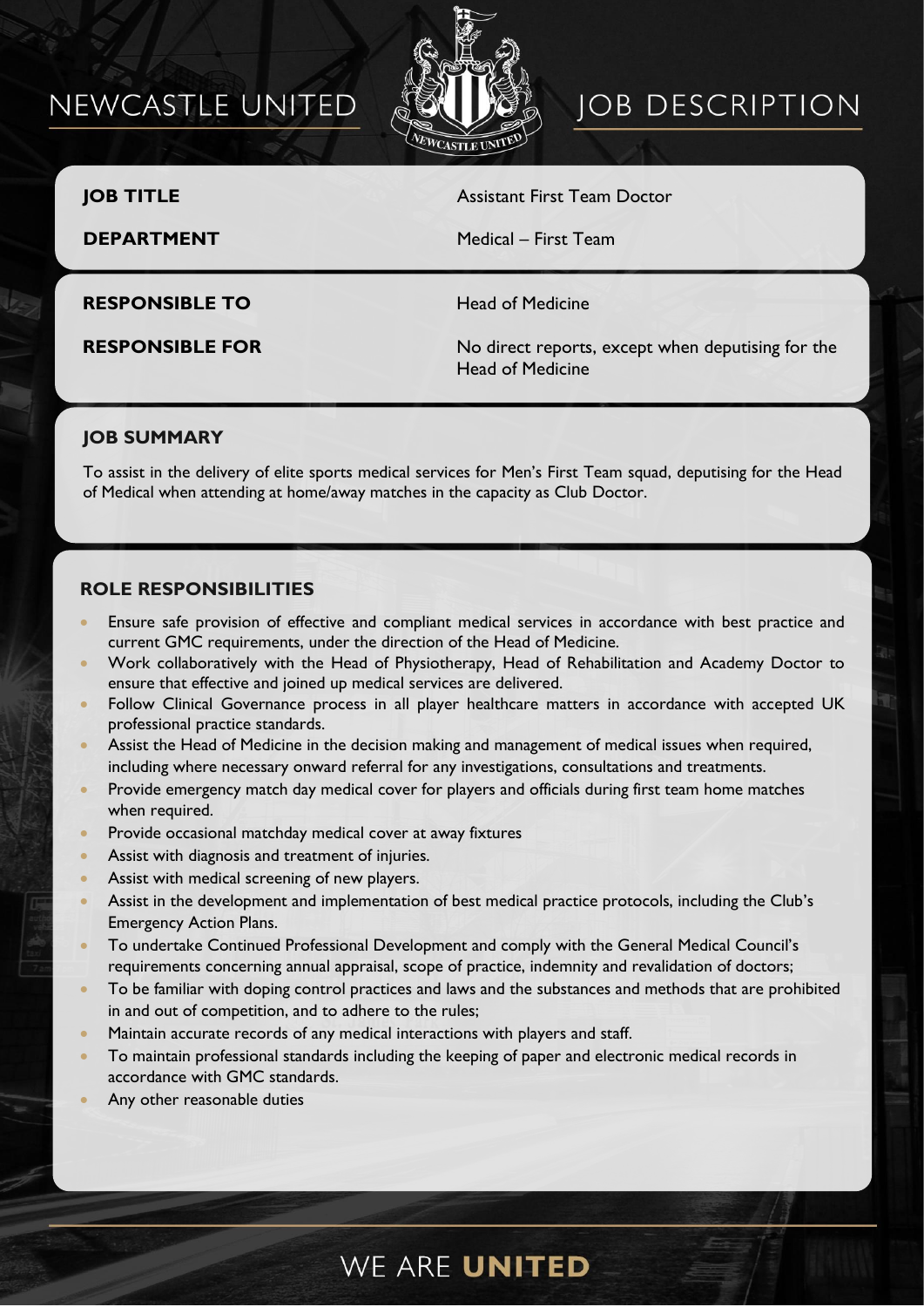## NEWCASTLE UNITED



## **JOB DESCRIPTION**

## **ROLE REQUIREMENTS**

- Perform duties with due regard to club policies and procedures and legislative requirements at all times;
- Ensure implementation of the clubs health & safety, safeguarding, welfare and equality policies to create a safe working environment for all;
- Maintain an awareness of data best practice and ensure working practices are appropriate in collaboration with club's legal/compliance/other relevant functions.
- Undertake continuous professional development (CPD) training and/or additional training as identified or as required.

## **QUALIFICATIONS & TRAINING**

- Diploma/MSc in Sport & Exercise Medicine.
- Level 5 ATMMiF or equivalent.
- Full Registration/Licence to Practice with the General Medical Council

#### **Essential Desirable**

- Diploma in Musculoskeletal medicine or Sports and Exercise Medicine;
- To be a Member of the Faculty of Sports and Exercise Medicine (MFSEM);
- Be qualified in Sport and Exercise medicine (SEM) or equivalent.

### **KNOWLEDGE, SKILLS & EXPERIENCE**

- **Experience in General Medical Practice & Sports** Medicine.
- Resilient, calm under pressure and able to manage in a fast paced and dynamic environment
- Naturally collaborative, able to work across the multidisciplinary team and other player support departments.
- Ability to work on own initiative unsupervised and as an effective team member.
- Excellent communication skills; high level of empathy.
- Demonstrable planning and organisation skills.
- Flexible, able to travel and willing to work unsocial hours in accordance with the demands of the role
- Computer literate, familiar with Microsoft office or similar packages.
- Full driving license.

#### **Essential Desirable**

•

Previous experience in an elite sporting environment

## WE ARE UNITED